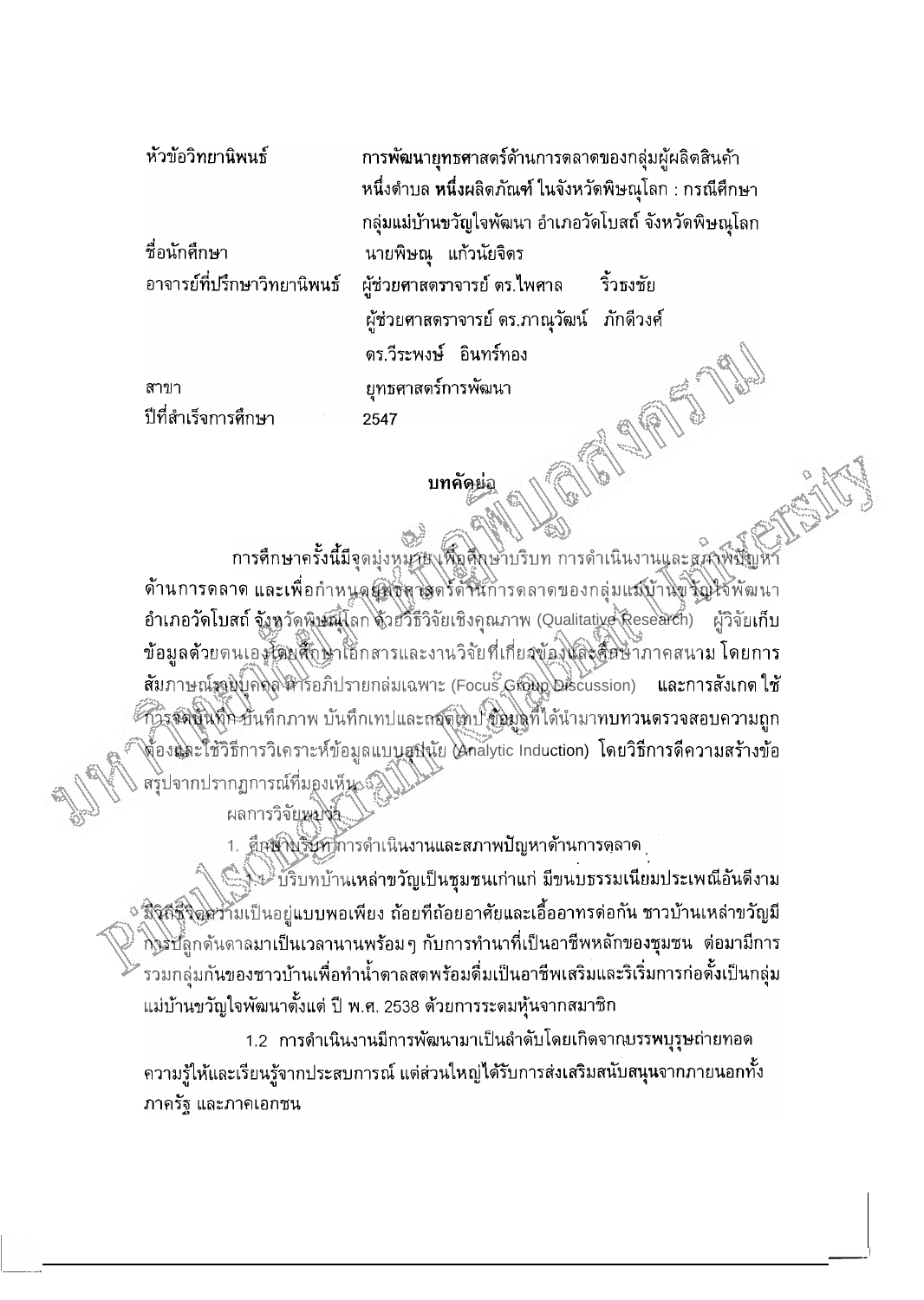1.3 สภาพปัญหาด้านการตลาดที่สำคัญคือ ปัญหาบรรจุภัณฑ์ที่ยังไม่มีความ หลากหลาย ปัญหาผลกำไรจากการจำหน่ายมีมูลค่าค่อนข้างน้อย ปัญหาตลาดผู้ซื้อที่ไม่แน่นอน ปัญหาการขาดการประชาสัมพันธ์ผลิตภัณฑ์อย่างต่อเนื่อง

2. กำหนดยุทธศาสตร์ด้านการตลาด

2.1 กำหนดกลยุทธ์ผลิตภัณฑ์ โดยพัฒนาบรรจุภัณฑ์ให้มีรูปแบบที่สวยงาม ้ดึงดูดใจ มีขนาดต่างๆ กันและสามารถป้องกันความเสียหายของผลิตภัณฑ์ ได้แก่ ถ้วยพลาสติก ขนาดบรรจุ 200 ซี.ซี. ขวดพลาสติก ขนาดบรรจุ 250 ซี.ซี. แกลลอน ขนาดบรรจุ 3.8 ธิฐรมุละ ึกล่องกระดาษบุด้วยโฟมและขยายสายผลิตภัณฑ์ออกไปรูปแบบอื่น ได้แก่ น้ำตา<u>ลผจ์ น้ำต่าล</u>ะไก

2.2 กำหนดกลยุทธ์ราคา โดยกำหนดราคาจำหน่ายส่ง ณ ศูนย์ผลิตน้ำตาลสด จากการคำนวณราคาต้นทุนการผลิต บวกกำไรอย่างน้อย ร้อยละ10 มีราคิโจ้งหน่ายปลีกที่พิมพ์ ลงบนฉลากเป็นมาตรฐานเดียวกันในทุกท้องที่ และมีการกำหนัดส่วนลดไว้อย่างชัดเจน โดยเมื่อ ซื้อน้ำตาลสดพร้อมดื่ม จำนวน 100 ขวดขึ้นไปมีสั่วนี้ลดรีอยุละ 5

2.3 กำหนดกลยุทธ์การจัดจำพนาย โดยจำหน่ายผลิตภัณฑ์ในช่องทางต่างจุ ได้แก่ การจัดให้มีผู้แทนจำหน่ายอิสระในสิกษ**ณะผู้**ค้าส่งแบบเลือกสรรเพียง **1** รอย์ ให้เป็นผู้ กระจายผลิตภัณฑ์ในแต่ละจังหวัด ไม่งาชาหน่ายี้ในร้านจำหน่ายของฝากที่ของที่ระดีกั จัดตั้ง ร้านค้าของกลุ่มแม่น้ำนุทูจัญี่ใจพัฒนา บริเวณถนนสายพิษณุโดก-อุตูรสิติถ์ และอาศัยตลาดจาก ด์คอดจินทาร์เข้าร่วมงานแสดงและจำหน่ายสินศ้าที่หน้วยงานราชการหรือภาค ส่วนราชการ เอกชนจัดขึ้นให้เสถอนที่ต่าง และจัดการน้ำดาลสดพรู้ฮัญสีมิหีจำหน่ายไม่หมด (สินค้าคงคลัง) ัดวิยุติงจัดเคียนลิตภัณฑ์ไว้บนชั้นวาง ที่อุยู่ในห้องพิดชัดสามารถป้องกันความร้อนจากแสง น์ดดได้

2.4 กำหนดกลุยที่สักงาศังเสริมการจำหน่าย โดยโฆษณา และประชาสัมพันธ์ ผ่านสื่อในช่องทางด่าง ๆ ใส้แก่ สื่อวิทยุ โทรทัศน์ สิ่งพิมพ์ แผ่นป้ายโฆษณาขนาดใหญ่ และจัด ี่สมนาคุณผู้ค้าป<u>ลี</u>ตศ์สู่สู้ที่วิธีหนึ่งปียอดจำหน่ายน้ำดาลสดพร้อมดื่มสูงสุดในรอบปีปฏิทิน โดยให้ โบนัสรัฮมูละ 1 ของปริมาณการสั่งซื้อ

a,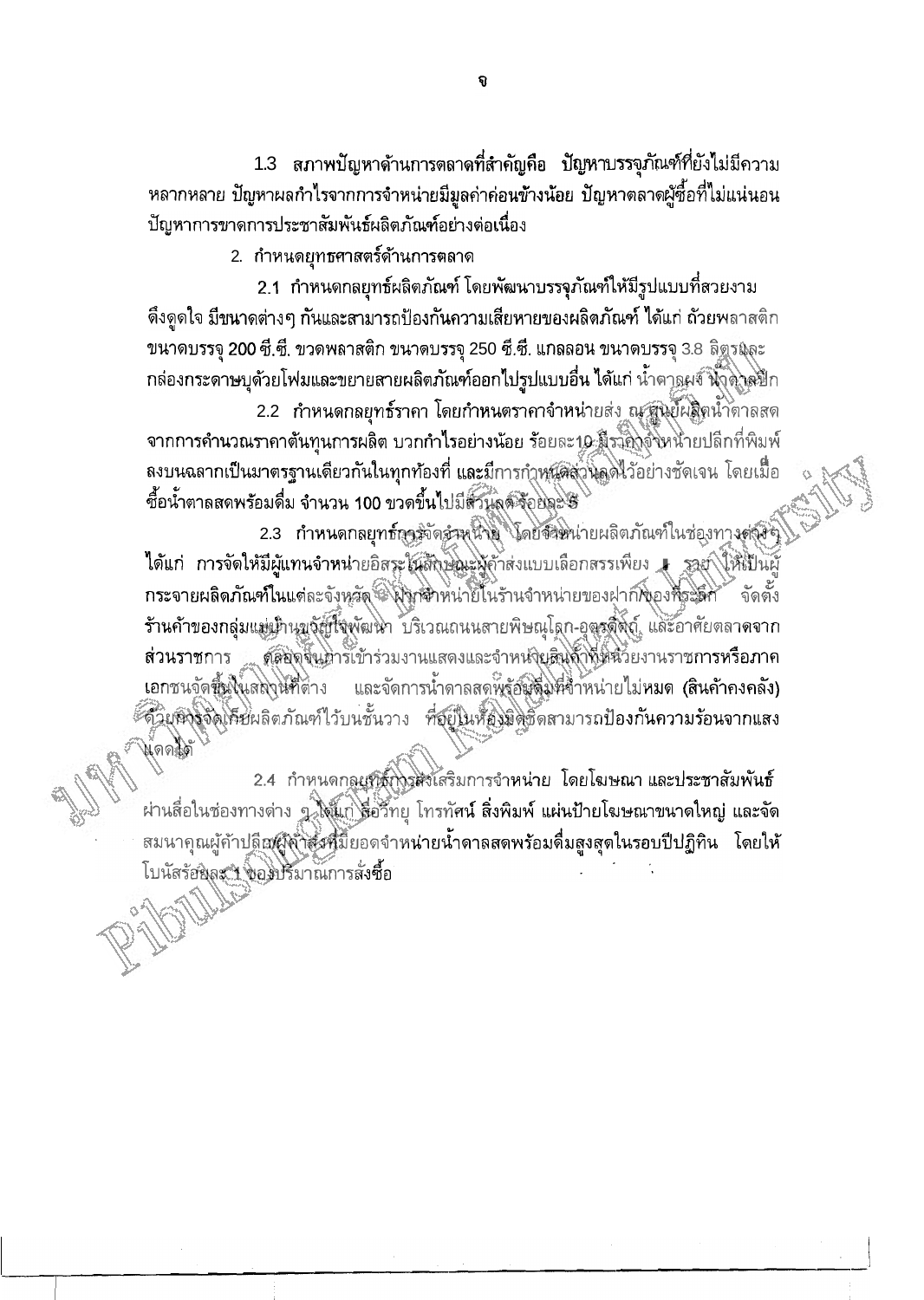| <b>Title</b>    | DEVELOPING MARKETING STRATEGIES OF ONE TAMBON |
|-----------------|-----------------------------------------------|
|                 | ONE PRODUCT PRODUCER GROUP IN PHITSANULOK:    |
|                 | A CASE STUDY OF KWANCHAI PATTANA HOUSEWIFE    |
|                 | <b>GROUP, WAT BOD PHITSANULOK PROVINCE</b>    |
| Author          | Mr. Phitsanu Keawnaichit                      |
| <b>Advisors</b> | Assistant Professor Dr. Phaisan Rewthongchai  |
|                 | Assistant Professor Dr. Panuwat Pakdeewong    |
|                 | Dr. Weerapong Inthong                         |
| Field           | Development Strategy                          |
| Year            | 2004                                          |

## **ABSTRACT**

The purposes of this research were to study operational contexts and marketing problems, then set marketing strategic model for Rwanchai Pattana Housewife Group with qualitative research. The researcher collected datas from bullatins, research works and field studies. The field studies were personal interview, focus group discussion, observing and taking notes, tape recording. Datas were e-examined, then analyzed by analytic inductional method.

The results found that  $\ddot{\phantom{a}}$ 

1. Study context, operation and marketing problem

1.1 Context of Ban Lao Kwan, was an old community, there were good traditions such as, sufficient lives, sympathied living. The villagers grew rice for their living for a long time. There were many palm trees around-the village and in their rice fields. Later, they combined in group in 2538 B.E. and collected fund to produce fresh sugar from palm trees for sub-profession.

1.2 Fresh sugar product was done from generations to generations.

The product was supported by both government and private sectors.

1.3 The important marketing problems were unvarious packaging, low profits, unpermanent buyers, unconnectional advertisements.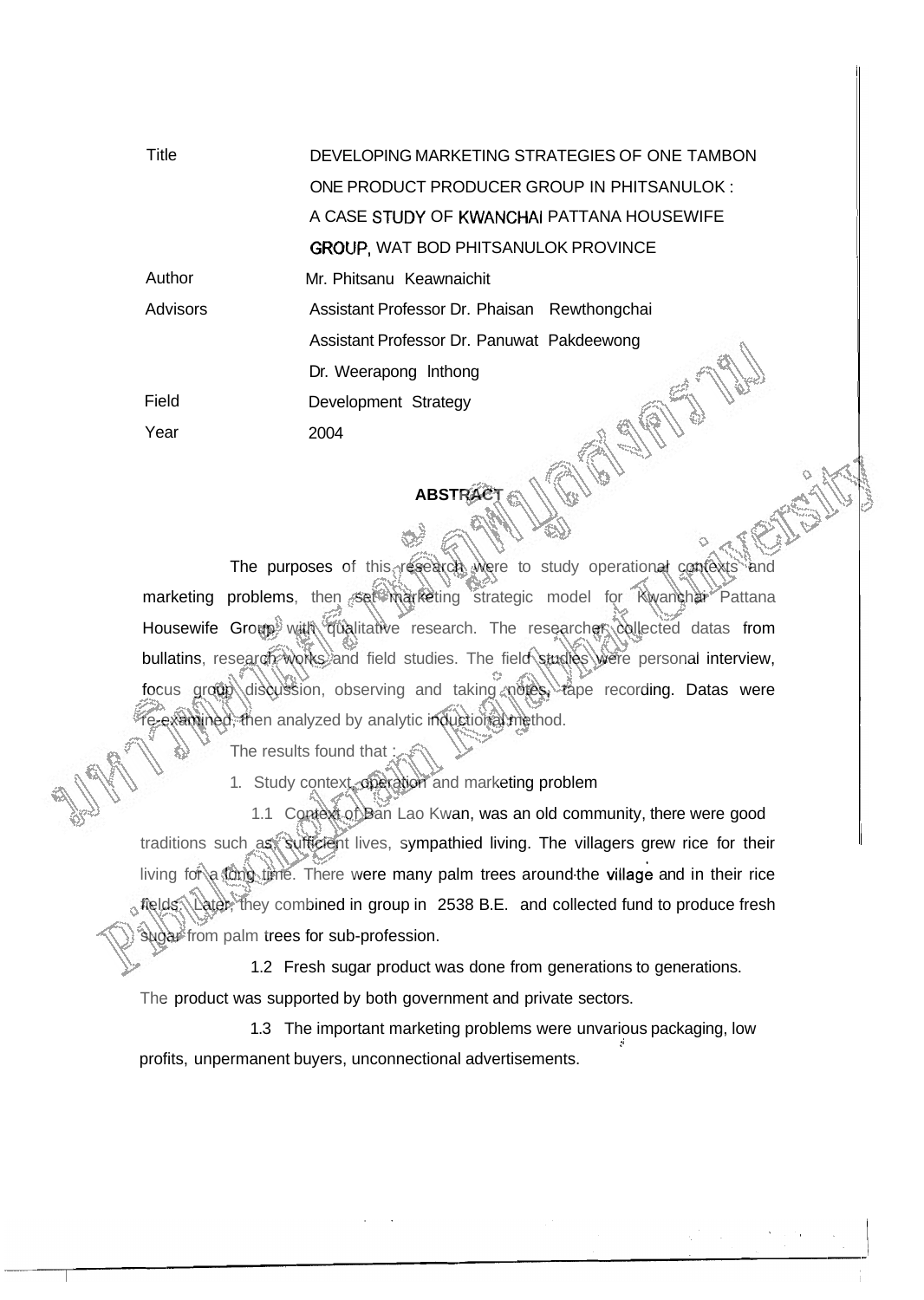2. Forining marketing strategies

2.1 Forming production strategy was done by developing in beautiful style in many sizes to attract the buyers. The packaging made of plastic contained 200 C.C., 250 C.C. and 3.8 liters. The packets were put inside with foam to protect breaking. Now the group increased powder sugar and palm cake sugar for new products.

2.2 Forming price strategy was done by setting wholesale price. The wholesale price was set from investment price plused 10% profits. Detail sale price was printed outside the packet. It would be discounted 10% if the buyers bought  $100$ packets.

2.3 Forming dealing strategy, the strategy was done by choosing one salesperson for one province. The goods would be put at the souvenir shop in each province. The group set the shop on the Phitsepellok- Utaradit highway. The group also attended the yearly fairs to sell the products. If the goods were over sold, they would be kept in the shade without sunlight.

2.4 Forming selling supplement strategy, it was done by advertisements through mass-medias, such as, radio, television, printing and posters. The promotion could be done by giving 1% bonus for the dealers.

PAUL !

MeOI

RAID

ช